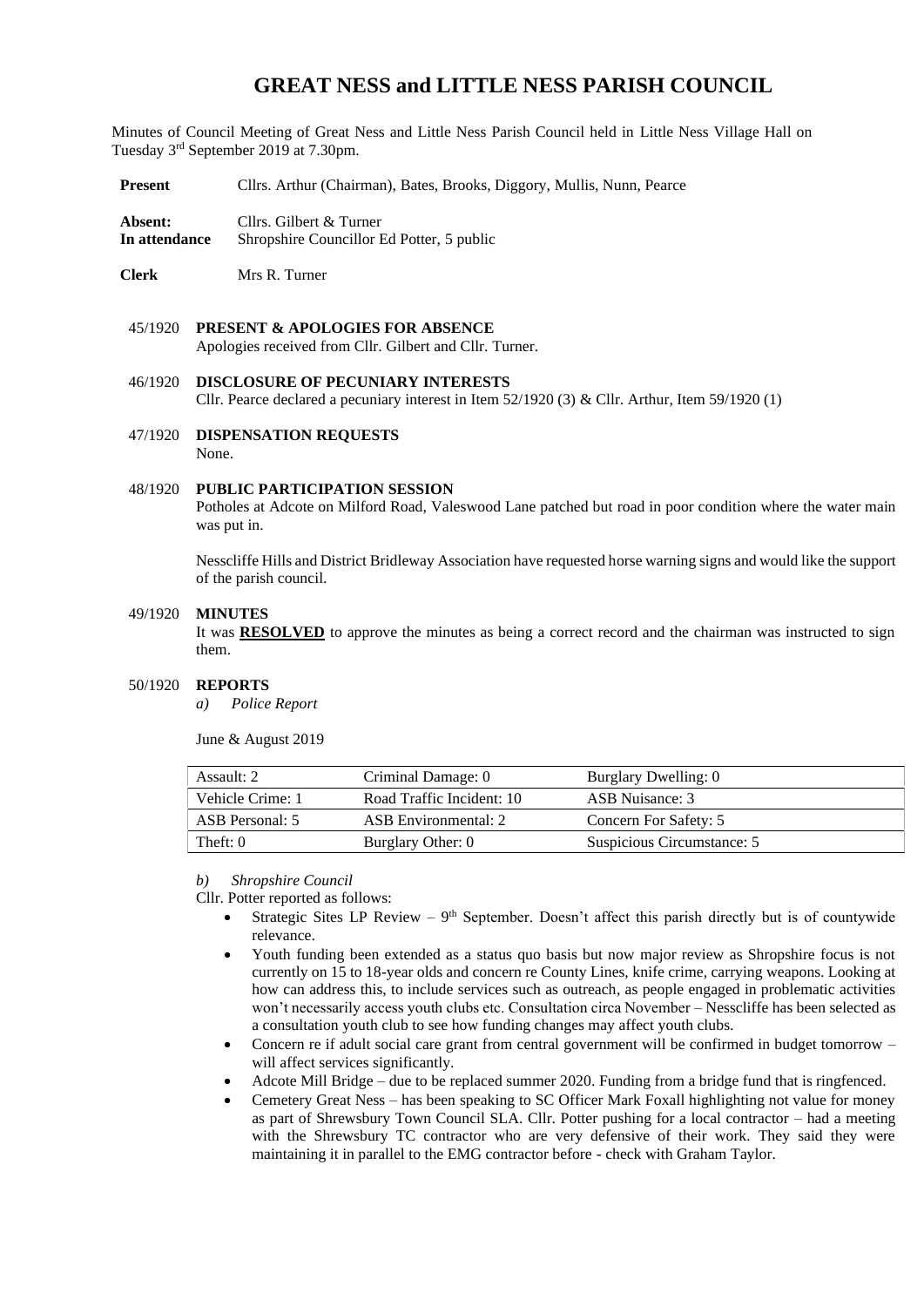- Children's home in Wilcott has been purchased, surveys being done. Biggest issue is it has to meet higher regulation than normal as council owned. Teams in place. Wilcott home to be for two children with high medical dependency needs.
- Some complaint about PGL groups using Nesscliffe Hill to make shelters etc. Has been highlighted to SC Countryside team.
- *c) Youth Club*

Termly report circulated. Club started back Monday. Average 25 per session.

*d) Parish Councillor Reports* – none.

- *e) Baschurch Doctors Surgery -* no update
- *f) Clerk's Report* as below:

| <b>Issue</b>                                   | Date     | <b>Update</b>                                                                                                                                                                                                                                                                                                                                                                                                                                                                                                                                                                                                                                                                                                                                                                                                                                                                                                                                                                                                                       |  |  |  |  |
|------------------------------------------------|----------|-------------------------------------------------------------------------------------------------------------------------------------------------------------------------------------------------------------------------------------------------------------------------------------------------------------------------------------------------------------------------------------------------------------------------------------------------------------------------------------------------------------------------------------------------------------------------------------------------------------------------------------------------------------------------------------------------------------------------------------------------------------------------------------------------------------------------------------------------------------------------------------------------------------------------------------------------------------------------------------------------------------------------------------|--|--|--|--|
|                                                |          | SC Highways response in italics                                                                                                                                                                                                                                                                                                                                                                                                                                                                                                                                                                                                                                                                                                                                                                                                                                                                                                                                                                                                     |  |  |  |  |
| Highway maintenance<br>issues                  | Ongoing  | Valeswood Lane road surface on corners and where<br>water main installed $-I$ have raised some safety<br>defects on this road section, this road is regularly<br>inspected and as and when the road is inspected if<br>defects are found they will be marked and repaired.<br>Milford Bank flooding– $I$ am unsure of what issue<br>this is regarding, but if it is to do with the flooding at<br>this location, this is part of a larger scheme that is<br>with WSP for quoting and implementation. The<br>drains were also cleaned there in early July<br>Drain outside 51 The Crescent $-$ this has been<br>$\bullet$<br>marked and is in the system for repair<br>Between Felton Butler Manor and Felton Butler<br>roundabout road conditions- I have issued an order<br>for the roadmaster to attend at this location and in<br>the meantime any safety defects will be identified and<br>raised.<br>Defective pothole repairs/footpath Little Ness $- has$<br>been raised as a defective repair which needs to be<br>remedied |  |  |  |  |
| Street lights out by The<br>Crescent           | Ongoing  | Faulty columns reported online to SC                                                                                                                                                                                                                                                                                                                                                                                                                                                                                                                                                                                                                                                                                                                                                                                                                                                                                                                                                                                                |  |  |  |  |
| Soil on old A5 opposite<br>Phase 2 development | May 2019 | Reported to SC Highways                                                                                                                                                                                                                                                                                                                                                                                                                                                                                                                                                                                                                                                                                                                                                                                                                                                                                                                                                                                                             |  |  |  |  |
|                                                |          | Permission being sought to site it outside the camp fence.                                                                                                                                                                                                                                                                                                                                                                                                                                                                                                                                                                                                                                                                                                                                                                                                                                                                                                                                                                          |  |  |  |  |
| Defibrillator at Wilcott<br>army camp          | Ongoing  | The defib also needs to be added to the new WMAS register<br>which I am doing.                                                                                                                                                                                                                                                                                                                                                                                                                                                                                                                                                                                                                                                                                                                                                                                                                                                                                                                                                      |  |  |  |  |
| Place Plan update                              | Ongoing  | Would council prefer to wait to update this until actions from<br>the recent survey have been agreed?<br>Yes                                                                                                                                                                                                                                                                                                                                                                                                                                                                                                                                                                                                                                                                                                                                                                                                                                                                                                                        |  |  |  |  |
| RoSPA inspections                              | May 2019 | SC bill calculated wrong as based on fortnightly checks and<br>the PC ordered monthly-response awaited<br>Swing at Wilcott had a defective beam and was flagged as high<br>risk on an inspection- quote received for £199 plus VAT.<br>Swing currently partly dismantled and in my garage. Concern                                                                                                                                                                                                                                                                                                                                                                                                                                                                                                                                                                                                                                                                                                                                  |  |  |  |  |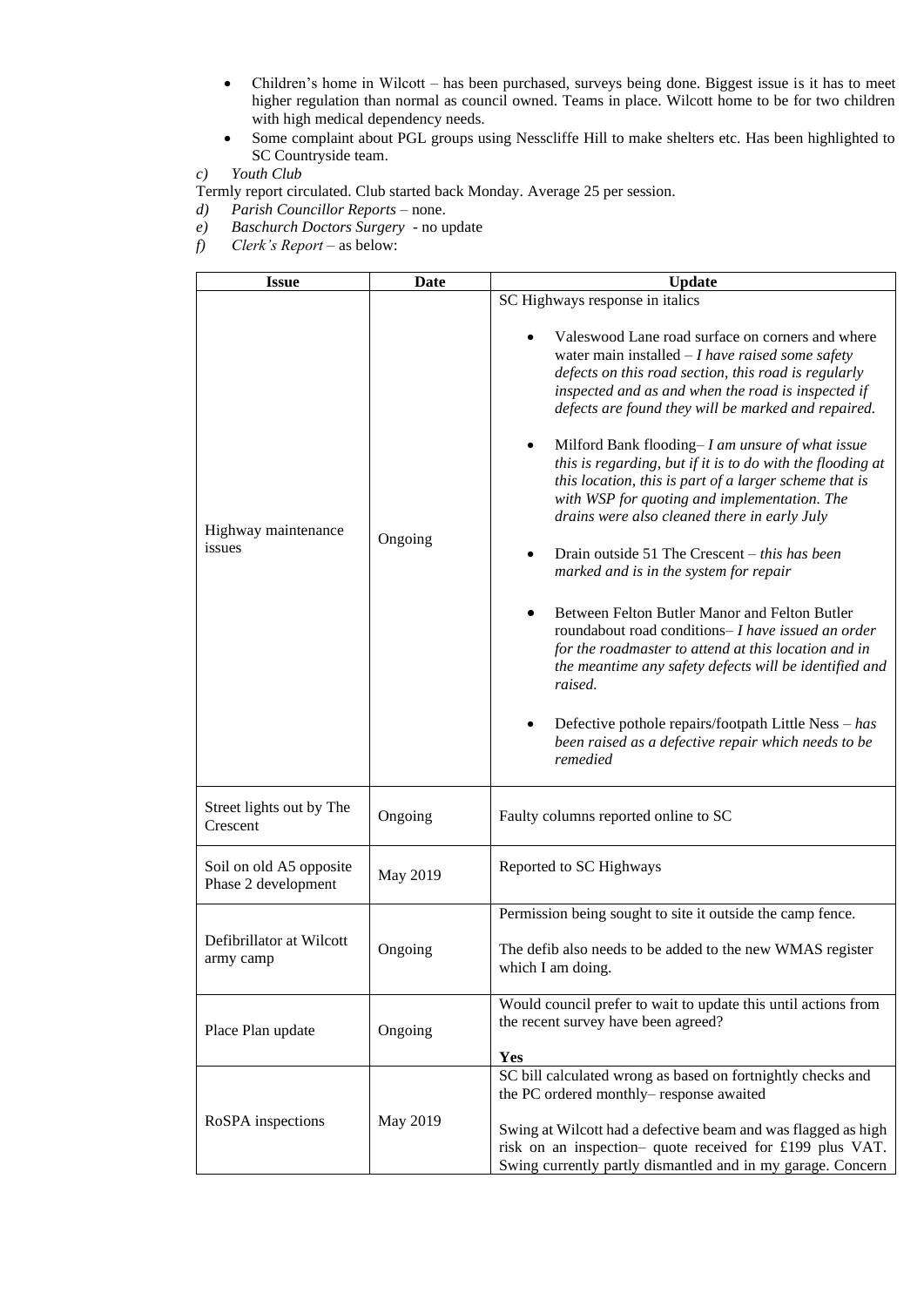|  | was raised re surface of the grass – nettles/weeds/uneven – I<br>have asked the contractor to look into this.                              |
|--|--------------------------------------------------------------------------------------------------------------------------------------------|
|  | The BMX track had an area of earth missing out of one of the<br>bumps which was potentially hazardous $-$ Cllr. Arthur has<br>repaired it. |

### 51/1920 **PLANNING NOTIFICATIONS** – *for information*

- 1) 14/03797/OUT Development Land West Of Oakfield, Nesscliffe, Shrewsbury, Shropshire Proposal: Outline application for the erection of 6 No dwellings (to include access) *Awaiting Decision*
- 2) 14/05257/FUL Proposed Dwelling Adj. Hopton Farm, Nesscliffe, Shrewsbury, Shropshire Proposal: Erection of a Single Plot Exception (SPE) affordable dwelling and formation of access *Awaiting Decision*
- 3) 17/04621/REM Proposed Residential Development East Of Wilcot Lane, Nesscliffe Proposal: Reserved matters pursuant to Outline permission 14/03259/OUT *Grant Permission*
- 4) 17/05070/FUL Agricultural Building North Of Red House Farm, Little Ness, Shrewsbury Proposal: Conversion of and extension to agricultural building to form single dwelling *Withdrawn*
- 5) 17/05151/EIA Proposed Poultry Units NW Of North Farm, Felton Butler Proposal: Erection of four poultry rearing buildings, eight feed bins, biomass store and amenity building including landscaping and tree planting. *Awaiting Decision*
- 6) 18/01779/FUL Agricultural Building North Of Red House Farm, Little Ness Proposal: Conversion of agricultural building to form single dwelling *Grant Permission*
- 7) 18/03274/REM Proposed Residential Development East Of Mulberry House, Great Ness, Proposal: Approval of reserved matters (access, appearance, landscaping, layout and scale) for 1No dwelling pursuant to planning permission 14/00694/OUT for the erection of two residential dwellings and associated works *Awaiting Decision*
- 8) 18/04033/OUT Kinton Manor, Kinton, Shrewsbury, Shropshire, SY4 1AZ Proposal: Outline application for residential development of five dwellings, creation of vehicular access, driveway and passing places to include access and scale *Refused*
- 9) 18/04295/REM Proposed Residential Development East Of Mulberry House (Plot 1), Great Ness, Shropshire Proposal: Approval of reserved matters (access, appearance, landscaping, layout and scale) pursuant to 14/00694/OUT for the erection of one dwelling (Plot 1) *Awaiting Decision*
- 10) 18/04663/OUT Proposed Dwelling South Of Stoneycroft, Valeswood, Little Ness, Shrewsbury, Shropshire, SY4 2LH Proposal: Outline planning application for the erection of one residential dwelling and all associated works *Withdrawn*
- 11) 18/05364/OUT Proposed Dwelling West Of 22, Valeswood, Little Ness Proposal: Outline application for the erection of a detached dwelling together with revised vehicular access all other matters to be reserved *Withdrawn*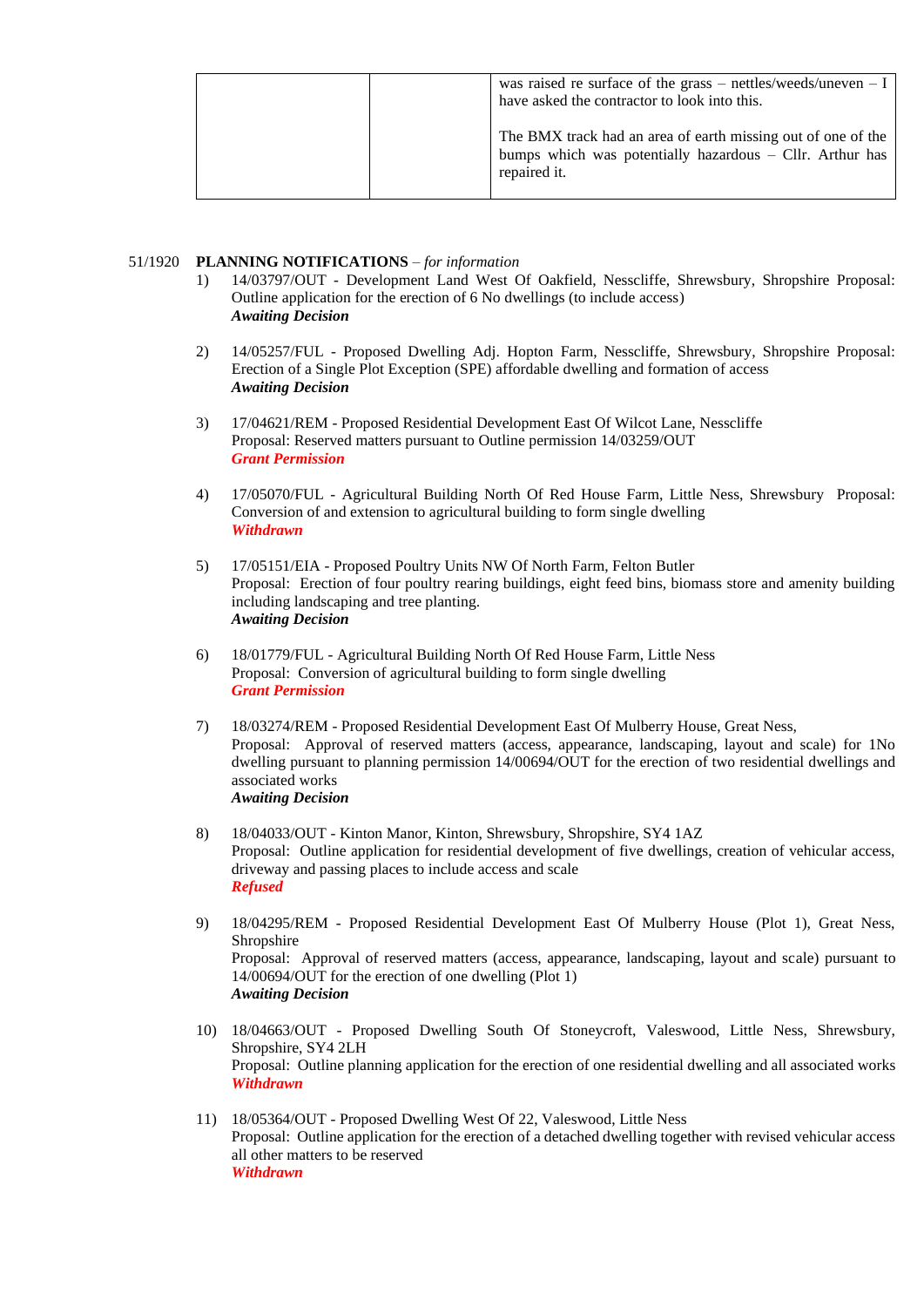- 12) 18/05801/VAR Proposed Earth Sheltered Eco Dwelling At, Hopton, Nesscliffe, Proposal: Variation of condition 2 (approved plans) pursuant of 14/03858/FUL to allow for modifications in siting of the approved garage; and changes to the orientation *Grant Permission*
- 13) 18/04176/FUL The Patches, Valeswood Lane, Valeswood, Little Ness, SY4 2LH Proposal: Change of use of land for the purpose of siting 12 lodges for holiday accommodation including one lodge for use as a reception and park warden's accommodation *Refused*
- 14) 18/04965/FUL Proposed Crematorium North Of, Nesscliffe, Shrewsbury, Shropshire Proposal: Erection of a new crematorium with associated access, car parking and landscaping *Refused*
- 15) 19/01463/REM Plot Adj. To No 4 Felton Butler Cottages, Felton Butler Proposal: Reserved Matters application pursuant 14/01327/OUT for the erection of a detached dwelling and garage to include access *Pending Consideration*
- 16) 19/01781/VAR Land Opposite The Crescent, Nesscliffe, Shrewsbury, SY4 1DR Proposal: Variation of Condition No. 2 attached to planning permission 18/04941/FUL dated 26 October 2018 -Substitute Plot 20 with a different house type *Pending Consideration*
- 17) 19/01785/VAR St Chads Farm, Hopton, Nesscliffe, Shrewsbury, Shropshire, SY4 1DG Proposal: Variation of Conditions 2 (approved plans), 5 (drainage), 6 (joinery details), 7 (bat loft and boxes) and 8 (bird boxes) and removal of condition 4 (EPS licence) attached to Planning Permission 13/04318/FUL dated 10 June 2016 (amended description*) Grant Permission*
- 18) 19/01822/VAR Land Opposite The Crescent, Nesscliffe, Shrewsbury, SY4 1DR Proposal: Variation of condition No2 (plans) attached to application ref: 18/04941/FUL dated 26/10/2018 to allow for an additional adoptable road on site *Awaiting Decision*
- 19) 19/02202/REM Proposed Dwelling North Of 18, Valeswood, Little Ness, Shropshire Proposal: Reserved matters pursuant to 16/02032/OUT for the erection of a dwelling top include access, appearance, landscaping, layout and scale *Grant Permission*
- 20) 18/00130/EIA Land North East Of Kinton Shrewsbury Shropshire Proposal: Erection of four poultry rearing buildings, nine feed bins, an agricultural workers dwelling, landscaping scheme and all associated works *Awaiting Decision (deferred to a future SC Planning Committee at request of the applicant)*
- 21) 19/02339/FUL 45 The Crescent, Nesscliffe, Shrewsbury, SY4 1DF Proposal: Erection of two-storey side extension *Grant Permission*
- 22) 19/02661/FUL 4 Darby Close, Nesscliffe, Shropshire, SY4 1DN Proposal: Erection of one dwelling (plot 7 only) *Grant Permission*

### 52/1920 **PLANNING APPLICATIONS**– **FOR COMMENT**

1) 19/02816/REM - Proposed Residential Development Land To The South Of Little Ness Proposal: Reserved Matters pursuant to outline permission 16/05637/OUT dated 21st February 2017 for the erection of 3no dwellings to include access, appearance, landscape, layout and scale

*Cllr. Arthur left the room & Cllr. Brooks took the chair.*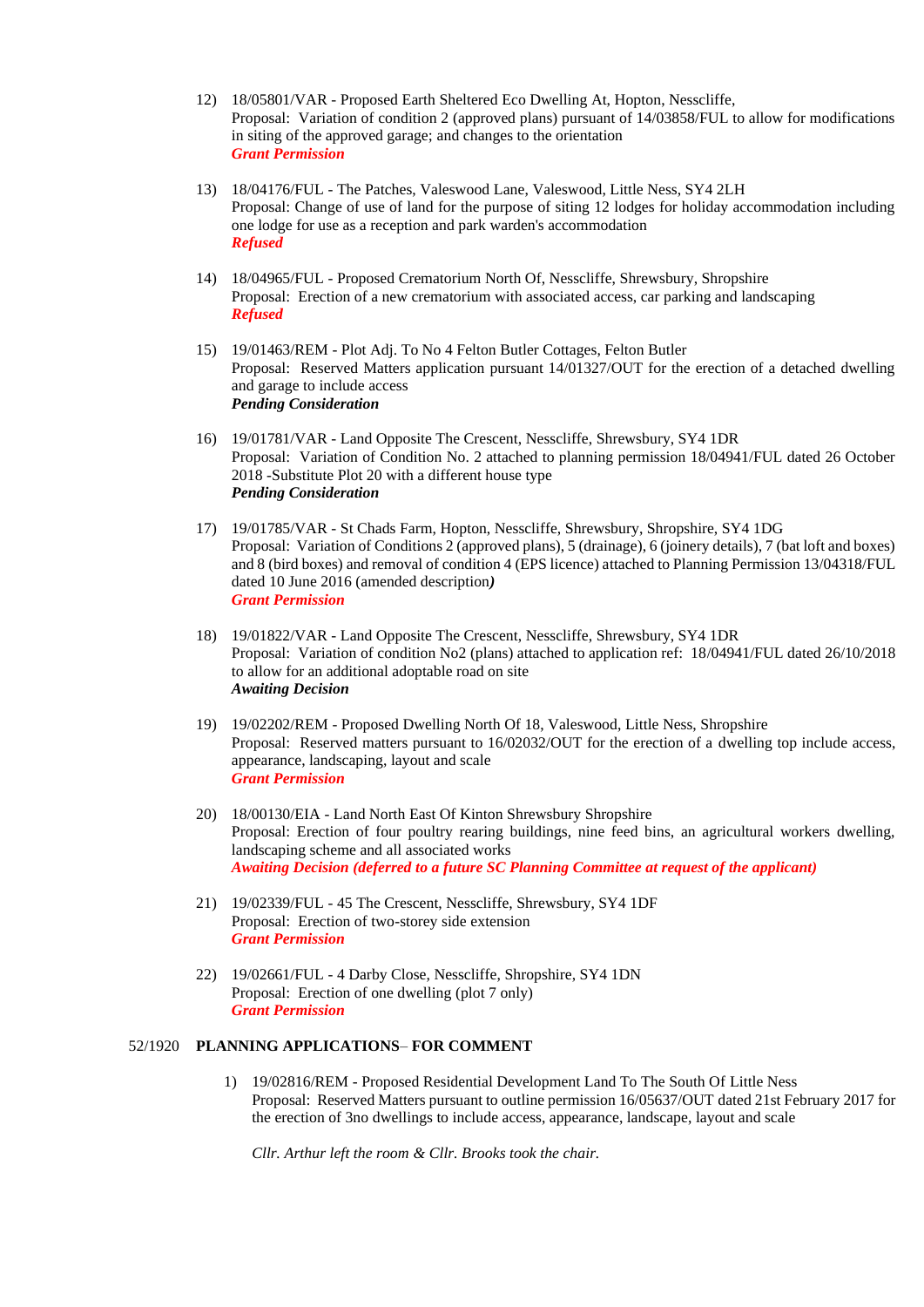Comments: It was **RESOLVED** to support the application.

*Cllr. Arthur returned to the room and resumed the chair.*

2) 19/02903/REM - Proposed Dwelling West Of Yew Tree Cottage, Valeswood, Little Ness Proposal: Approval of reserved matters (access, appearance, landscaping, layout and scale) pursuant of 15/00460/OUT for the erection of one dwelling, detached garage and all associated works

Comments: Ask highways to check safety compliance for horses and riders.

*Cllr. Pearce left the room.*

3) 19/03403/FUL - Phase Three Shrewsbury Houses, Ridgewood Road, Nesscliffe, Proposal: Erection of 10no houses on Phase 3 - plots nos. 34 - 43 (modification previously approved 17/01576/REM)

Comments: It was **RESOLVED** to not comment.

*Cllr. Pearce returned to the room.*

### 53/1920 **PARISH MATTERS**

- *a) Highways maintenance* not all potholes repaired on Wilcott Road down to the bridge and the flexible strip over the bridge is making a noise. Slow markings need renewing on Wilcott Lane.
- *b) Parish survey re land at the top of The Crescent –* 101 responses had bene received and the clerk read out a summary of the survey results as they relate to the land:

# Q1 Which of the following uses would you like to the land to be made available for? (Select all that apply.)

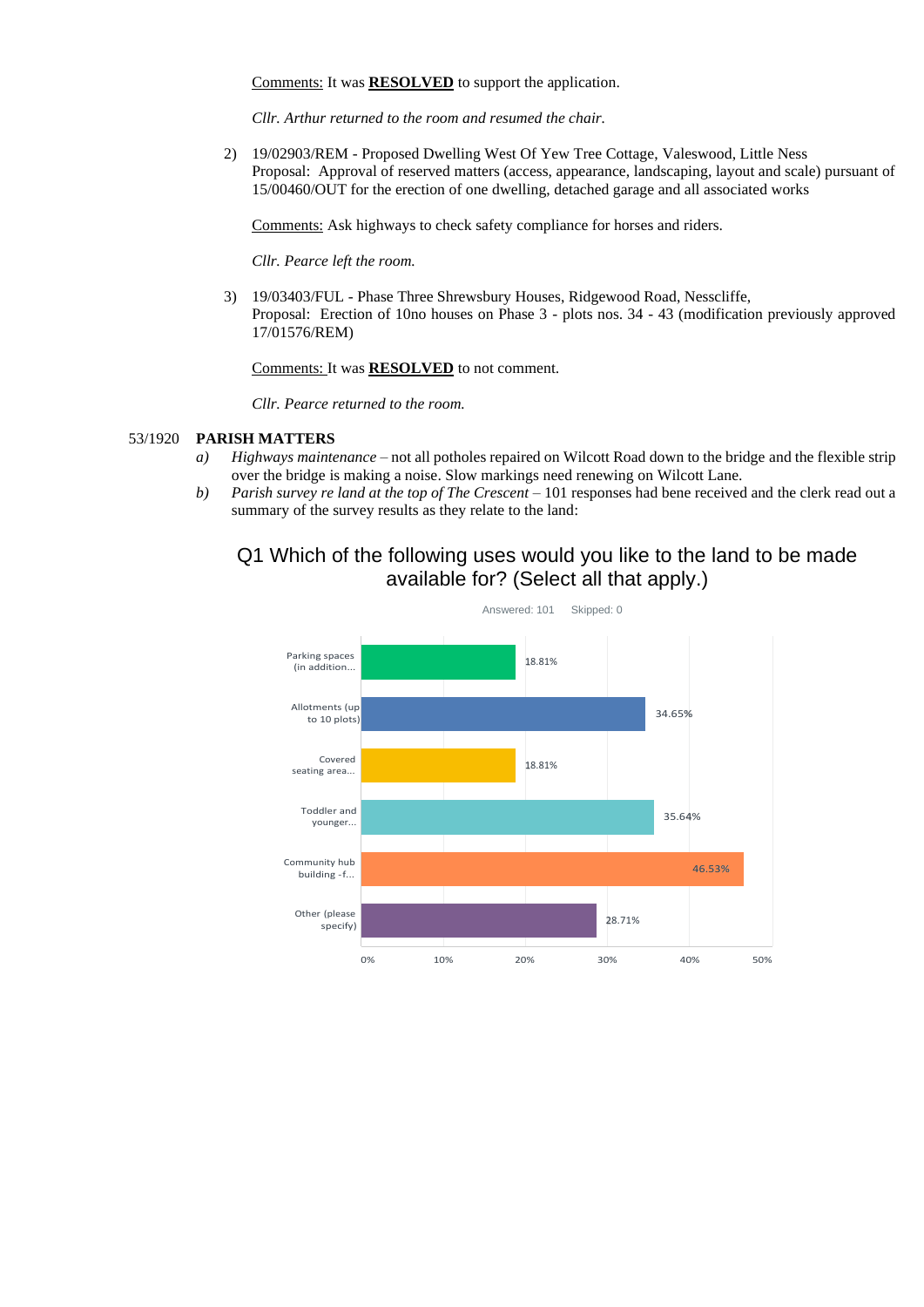## Q2 Please rank the following potential uses for the land in order of preference? (1= favourite, 5 = least favourite)



It was **RESOLVED** to set up a working group to review the survey and look at the use of the area of land and the surrounding playing field and access track to the field. The group will not have the power to make decisions and will report back to council. It was **RESOLVED** to appoint the following to the group: Cllrs. Bates, Diggory, Gilbert, Mullis, Turner, Cllr. Ed Potter and Mathew Mead, SC Place Plan officer. The clerk will clerk group meetings and assist the group in fulfilling its remit. It was also agreed to discuss the findings of the surrey with the Village Hall Committee as a community hub was the preferred option of survey respondents.

- *c) CIL Local play area EOI*  it was **RESOLVED** that before the detailed project specification the working group first needs to review the survey as this will inform where is the preferred location for new play equipment as one option is the area of land being donated by the developer. Mathew Mead to be kept up to date.
- *d) Great Ness cemetery* see public session.
- *e) Re-siting of defibrillator at army camp* -
- *f) Logo competition* school to do logo competition the clerk suggested that it may be logical if the youth club do a logo for the club and the school do one for the parish council to split the competition into age groups. It was agreed that further discussion is needed with the school to agree how best to run the competition.
- *g) RoSPA reports – to consider and agree actions arising* it was **RESOLVED** to replace the post at Wilcott play area on the flat seat swing, flagged as high risk in a routine inspection (swing currently stored with the the clerk until it can be made safe). It was further **RESOLVED** to get moles at the play area sites treated. The weeds at Wilcott play area have now been sprayed.
- *h) Nesscliffe Hill Country Park – camping & fires* recent issues with this noted, see public session.
- *i) Wilcott to Nesscliffe footpath* concerns re cattle noted. It was agreed to make contact with SC Footpaths Officer.
- *j) BT cables, Little Ness* cables in trees at Little Ness have been reported to Openreach.
- *k) Housing Needs Survey* agreed to arrange a date to discuss this with Mathew Mead
- *l) Reports of other parish matters*
	- Chickens close to Hopton Lane entrance to the hill have been killed by dogs off lead on the hill. It was agreed to raise this at the Nesscliffe country park working group and to enquire about having signs at country parks re need for dogs to be under control. It was further agreed to put a notice on Facebook page to this effect.
	- Site by Crosshills pile of spoil on site is falling into wall on Wilcott Lane causing the wall to bow. Clerk to report to SC Highways.
	- Darby Close, Wilcott Lane was meant to include a footpath clerk to clarify when this will this be instated by
	- Wilcott Lane presently national speed limit and this needs to be lowered clerk to raise with SC Highways.